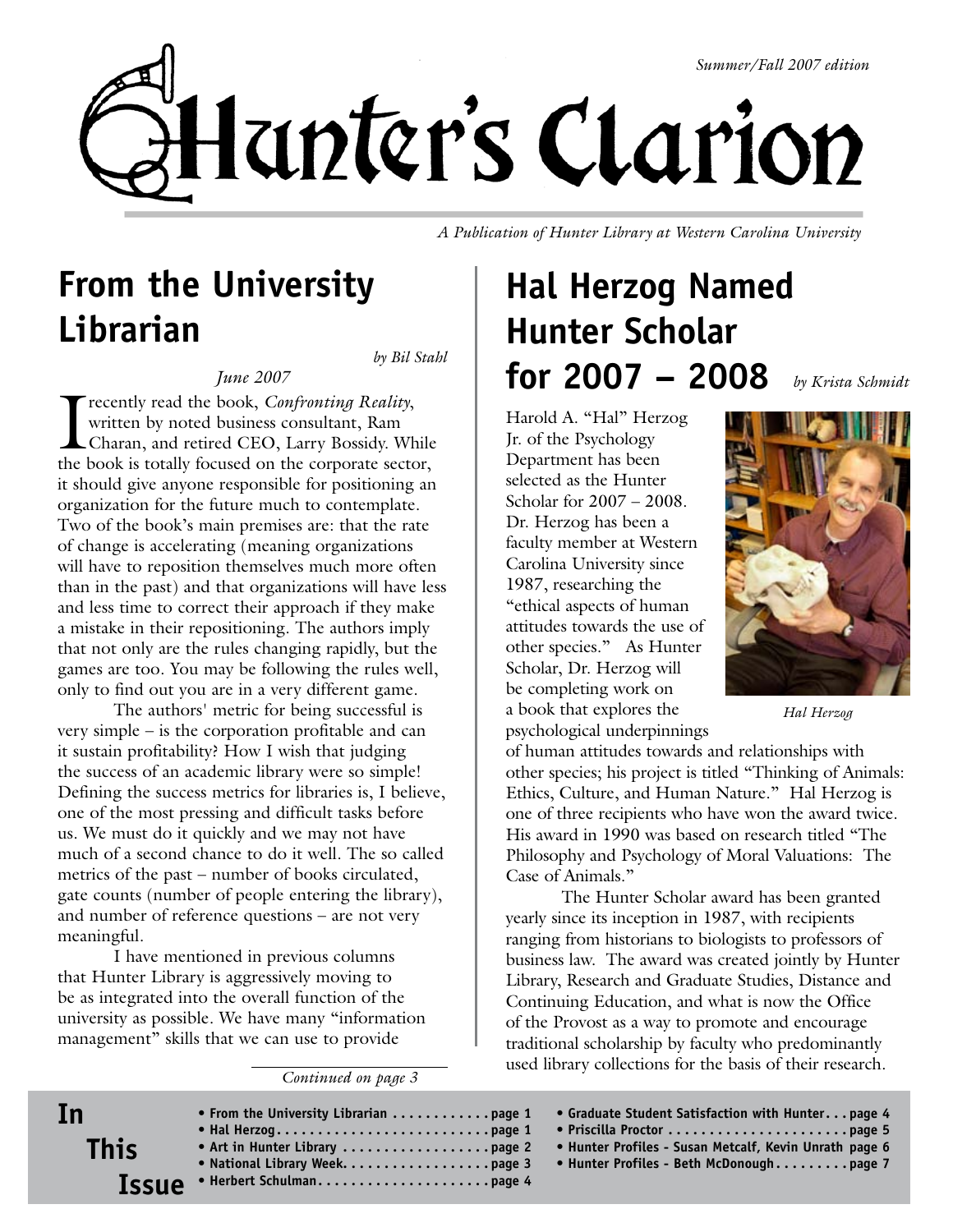### **Library as Elysium: Art in Hunter Library**

*by Brandon A. Robinson*

It was a clear late summer day in Bryson City, 2002, at one of those reflective moments that seem to unite the sum of human experience. Cathryn Griffin, Professor of Art at Western Carolina University, walked through one of the town's cemeteries when she saw a headstone of a family, surnamed "Quiett." "I can still remember what that day sounded like and smelled like," she said. Cathryn



*Cathryn Griffin on Hunter Library's ground floor, where her "Quiett" chromagenic print is displayed. Courtesy of Ashley Evans, Assistant University Photographer*

photographed the scene, now depicted on Hunter Library's ground floor as a part of our new "Arts in the Library" initiative.

Cathryn Griffin's "Quiett" is a chromogenic print—made from a color negative—that was first displayed in an art exhibit by retired Hunter librarian, Nan Watkins. Bil Stahl saw the print and was interested in purchasing it for the library. Cathryn felt that the reflective perspective spoke to a library's mission: "I think that a library should be the soul of a community, and one shouldn't just take from it, but also give back to it. I think it is the perfect place for the piece because it works on so many levels—emotional, spiritual—and that means a lot to me as an artist."

Cathryn has taught photography at Western since 1985. She holds a Bachelor of Fine Arts degree from the Massachusetts College of Art in Boston, and a Master of Fine Arts degree from Yale University. Her work has been featured at galleries in New York City, New York State, Massachusetts, and throughout the Southeast. She has published in several art and photography magazines and has previously received a Ford Foundation grant.

"Art raises your consciousness, and what better place is there to do this than in a library?" Cathryn asks. "People who go into libraries may not necessarily go to art galleries, so the artist is able to reach a far broader audience. As an art professor, practicing and doing art informs my teaching. If you're not teaching by example, you shouldn't be in higher education."

One of Cathryn's former students, who has followed her example, is Michael Campbell, whose work has also been featured in "Arts in the Library." Michael graduated with a Bachelor of Fine Arts degree in December 2006 and is presently living and working in Alabama. From January to July 2007, the library displayed several photographs from his trips to Angers and Caen, France; Asheville, North Carolina, and the state of Georgia. These works are mounted on canvas and present a unique depiction of different states of consciousness. "I like to do a lot of reflective work—art that captures reflection—with images that we see everyday, but don't pay attention to all the time." Michael finds inspiration in small details, such as a water puddle: "It holds a reflection, and there's actually a lot of information stored in it. That's also the case with mirrors and windows." Michael is currently doing a reflection piece on an ocean view from Croatia.

Concurring with his professor, Michael stresses how "Arts in the Library" adds both a conceptual and human dimension to library as place: "Over the four years I went to Western, I often walked into the library, and didn't see any art; I saw an opening and said, 'This is something we can really get started. We should begin here, where the art really begins."" Moreover, he believes that allowing students particularly the chance to contribute is "different than just a poster that sits there; there's a real person on campus producing real work."

Spearheading "Arts in the Library" is Alessia Zanin-Yost, Reference Librarian/Visual and Performing Arts Liaison, who is also an artist and art historian. Both contributing artists have commented on the productive collaboration between Hunter Library and the Department of Art and Design. Cathryn noted that "Alessia was really instrumental in making all this happen. She's an exceptional member of both the art department and the faculty."

"Arts in the Library" hopes to not only transform space and cognitive quality within the library, but also provide artists opportunities to feature their work in a place long known as an intellectual commons. At times, the art's message may be immediate and concrete, but ultimately, as Goethe says, "Beauty can never be clear about itself."

*If you are interested in donating an art work in Hunter Library, please contact Alessia-Zanin Yost at 828-227-3398 or azaniny@email.wcu.edu for details.*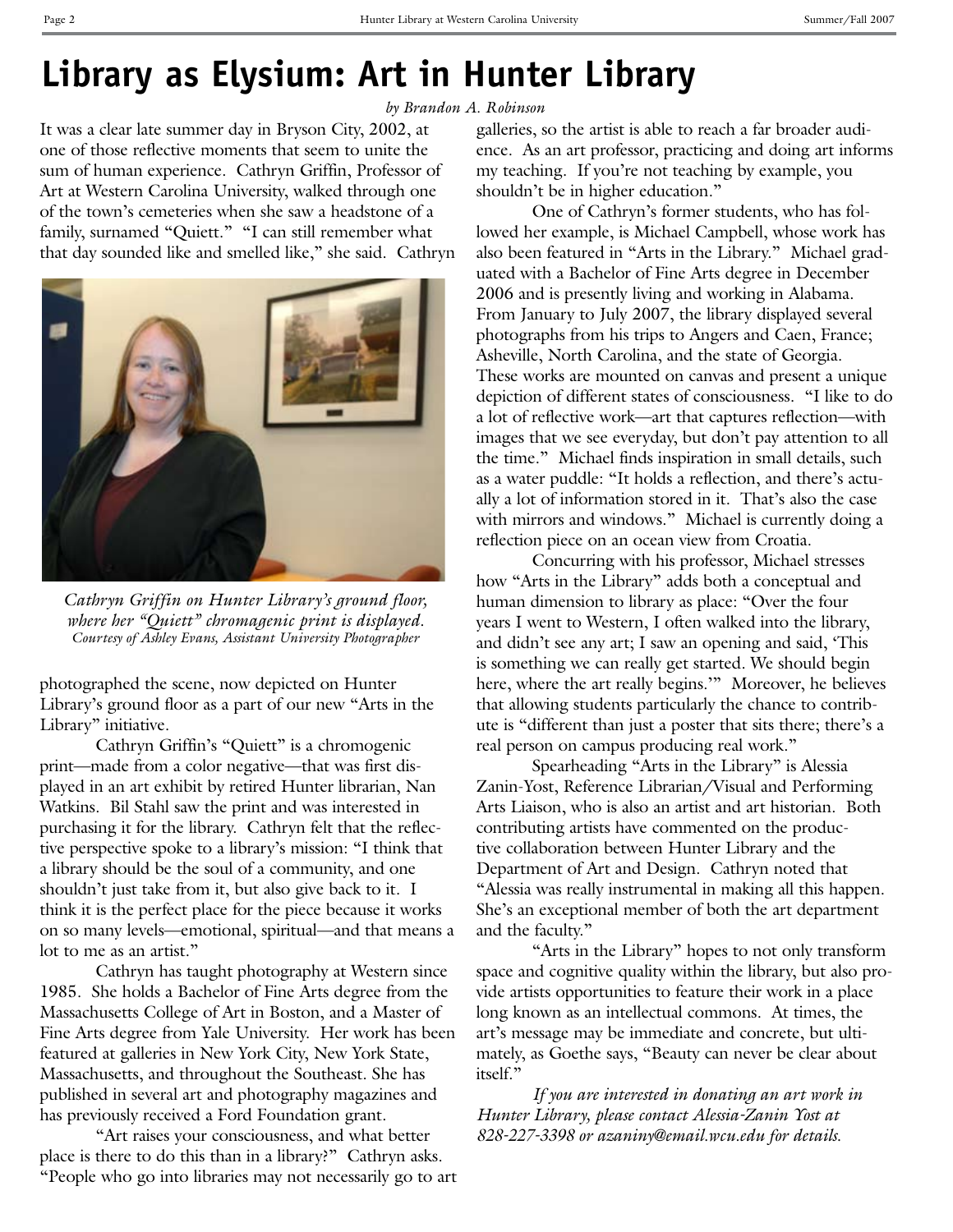## **Hunter Library Celebrates Encyclopedia of Appalachia for 2007 National Library Week**

*by Brandon A. Robinson*

Hunter Library ended the 2006-2007 academic year with a unique library event. Celebrating the American Library Association's National Library Week Theme, "Come Together @ Your Library," the library sponsored "*Encyclopedia of Appalachia*: A Celebration" at Western's University Center Theater.

The evening began on a festive note: Hal Herzog and Ian Moore regaled the audience with Appalachian humor and soothed receptive souls with folk music. Hunter's Associate Director, Eloise Hitchcock, presided over the event and introduced the keynote speaker, Jean Haskell, who spent a decade co-editing the *Encyclopedia of Appalachia* , a 2006 publication from the University of Tennessee Press. Haskell's address, "Editor as Mid-Wife: Birthing the *Encyclopedia*," was a wide-ranging discourse, covering the planning sessions behind the publication, her role as co-editor, her relationships with section editors and contributors, and subsequent responses from scholarly and popular audiences. *Encyclopedia* themes from Haskell's address included stereotypes of Appalachian natives; racial and ethnic diversity within the region; rich varieties of Appalachian humor; advances in geological research in Appalachia; literature and music; and the evolution of educational institutions, such as Booker T. Washington's Tuskegee Institute.

A panel of section co-editors followed, comprising Western faculty members: Curtis Wood, Professor of History Emeritus; Ms. Anna Fariello, Hunter Library's Visiting Associate Professor and Craft Revival Project Leader; and Dr. Mary Jean Herzog, Professor of Educational Leadership & Foundations, who also coordinates Western's Master of Arts in Teaching program. Wood spoke about his experiences in editing the agriculture section, while Fariello and Herzog discussed their editor's roles in the visual arts and education sections, respectively.

Guests enjoyed questions and answers with Dr. Haskell and the section editors, as well as a book-signing reception afterwards over refreshments. As Eloise Hitchcock remarked in her welcome, "There was no better way to 'come together' than to bring scholars, writers, thinkers and informed citizens to Western Carolina University to celebrate this seminal resource of Appalachian history, heritage, and culture."

"*Encyclopedia of Appalachia*: A Celebration," was co-sponsored by The Friends of Hunter Library and the Division of Academic Affairs Visiting Scholars Grant. Western history professor Dr. Tyler Blethen was also instrumental in hosting Dr. Haskell for guest lectures with the department's Appalachian studies classes.

#### *Continued from page 1*

#### **From the University Librarian...**

needed assistance throughout the institution. And we are delivering content and services in many innovative ways. We can structure a number of these services so that we can measure specific outcomes, but how do we measure the less tangible goods that libraries contribute that we don't want to lose? For example, there is a growing public concern that we have sacrificed actual learning with some of the accountability measures in our public schools. In the authors' world, there is no metric for the quality of life of the employees in a "successful" corporation. Einstein once said, "Not everything that can be counted counts, and not everything that counts can be counted."

Much of the Library's value can only be described anecdotally. We talk about the unique "sense of place" that libraries provide. Or the difference we make in helping a student find and analyze information they need to truly understand a topic they are studying. Or that rare study we found that enables a faculty member to publish in a top-tier specialized journal. These are qualitative rather than quantitative values.

Hunter Library has a long history of being a good steward of its resources to best support Western. This record includes an extensive track record of being responsive and adaptable to changes in needs and new forms of content and delivery. The Library will continue to seek and use meaningful metrics to measure its productivity where appropriate. However, even Bossidy and Charan concede that articles of faith are often part of the reality to be confronted. In the final analysis I believe we must take partly on faith that funding a strong library is simply a good thing to do.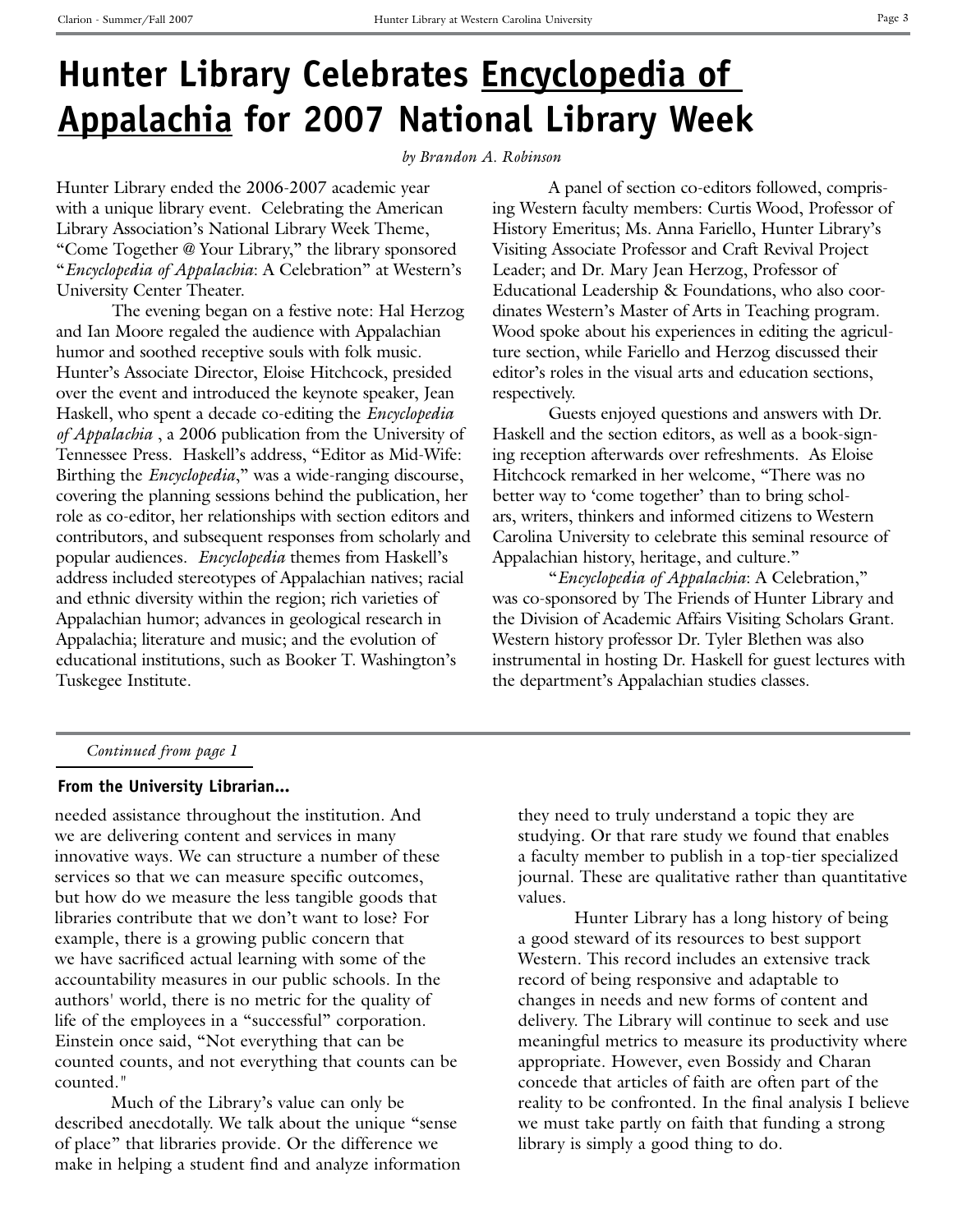## **Hunter Bids Farewell to Jackson County Patron, Friend of the Library** By Brandon A. Robinson

 $\prod_{\text{Rec}}$ n early June, 2007, Hunter Library lost a dedicated, long-time friend in the person of Herbert Marshall Schulman, a life-long resident of Jackson County. Because of his instinctive eye for the historic and the picturesque, Hunter's Special Collections unit possesses a wonderful collection of regional images.

Herbert Schulman, with his wife Norma Schulman, owned Another World Collectibles for twenty-eight years. It was through this venue that he made available vintage postcards depicting Western North Carolina—some going back as far as 1900. "What was so great about Mr. Schulman's work was not only his personal knowledge of the area, but also the kind of material he was handling," Special Collections head George Frizzell said. "He knew how to date the cards, which were always high quality. He was very good at assessing the collectibility of items." What makes these regional postcards so valuable is that they often depict landscapes in Western North Carolina

that are otherwise difficult to obtain.

Jackson County residents may also recognize Herbert Schulman's name from the book about his father, Sol Schulman: *The Man Who Lived on Main Street* (2003), compiled and edited by Jan Schochet and Sharon Fahner. The elder Schulman operated the famous Schulman's Department Store on Sylva's Main Street for over sixty years, beginning in the 1930s. The son also donated his family archive to the Special Collections unit.

Herbert Schulman, like his father before him, will be deeply missed by his native community, but he has left an enduring legacy in his contributions to local history and scholarship. "Over our many years working together, he helped build our collection of images, and I learned a lot from his depth of knowledge, and his conscientiousness," commented George Frizzell, reflecting on a true friendship between Hunter Library and the local community.

### **Survey of Graduate Student Satisfaction With Hunter Library**

*By Eloise Hitchcock*

 $\sqrt{\ }$ CU graduate students were recently surveyed in order to learn their level of satisfaction with library services. Ultimate Survey was used to create an online assessment instrument. Invitations were sent to take the survey (via e-mail using a list provided by the Graduate School) of all students enrolled in graduate studies during spring semester 2007. The list contained 1507 addresses, 194 e-mail invitations were returned as undeliverable, making the total successfully sent 1313. The survey was open for six weeks, beginning February 13 and ending on March 27. Several reminders were sent over the six week period, and the survey received 179 responses (13.6%).

The assessment collected a variety of data to determine the general demographics of the graduate students and their library use patterns. Those seeking degrees in education comprise the highest number of respondents, followed by business and health related fields. Most of the respondents are enrolled on a fulltime basis, are female, and are working toward a master's degree. Although 32.1% indicated that they are required to complete a thesis, there were other requirements noted, such as research projects and portfolios. Most respondents indicated that they use WCU's Hunter Library (76.7%) or UNCA's Ramsey Library (17%). ABTech, UNC Pembroke, and NCSU were also mentioned. There were no responses from students indicating that they used the MAHEC library. The amount of time spent in the respective library varied with 40% responding that they spend one to two hours per week in the library, and 25.1% responding that they never spend

any time in the library. A large majority (98.9%) have access to the Internet and most conduct a significant percentage of their research via a computer outside of the library.

Respondents were asked to rate library collections and services in several categories including access to materials, staff assistance, webpage use, and usefulness of instruction sessions. On a scale from one to five, with one indicating poor and five indicating excellent, the ratings were consistently high with the lowest 3.5 (number of books you have access to in your discipline) and the highest 4.6 (courteousness of the Reference librarians . . .). Respondents also rated Circulation services high from 4.1 (speed of obtaining materials from ASU and UNCA) to 4.4 (courteousness of the Circulation staff). Interlibrary Loan and Document Delivery services ranged from 3.6 (ease of locating articles in Ingenta) to 4.1 (courteous of the ILL/DD staff, and convenience of using ILL/DD services).

The survey included two sections seeking comments: "What library resources or services would you most want to change or add and why?" and "We welcome any additional comments you may have to help us improve our services." A total of 127 comments were recorded. Responses include requests for more books, journals and online resources, as well as information on students' experiences accessing and navigating library websites and databases. Concerns about study space issues and noise levels were also expressed. There were several complimentary comments about Hunter Library as well as individual staff members.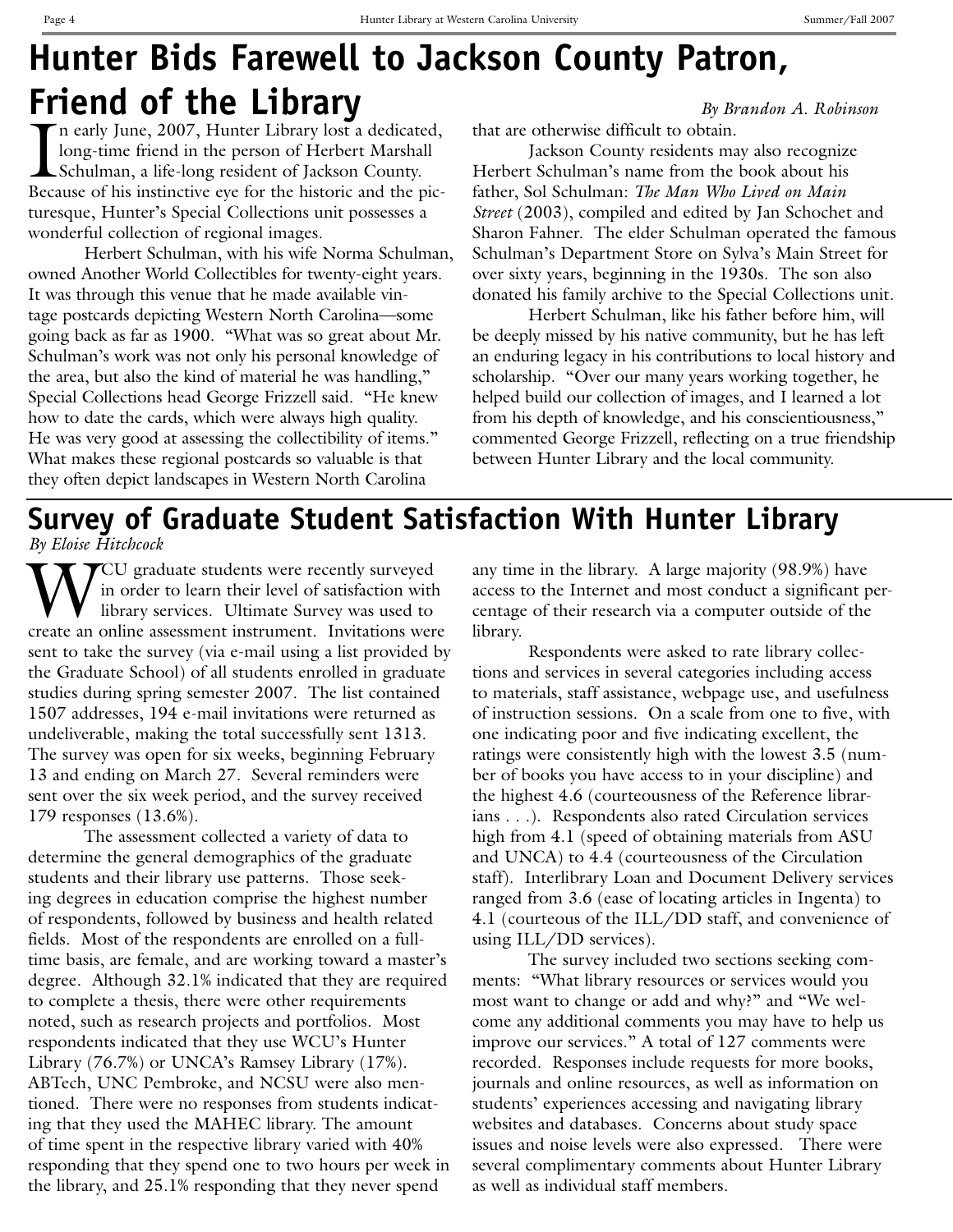## **In Memory of Our Friend, Priscilla Proctor**

*By Brandon A. Robinson*

A long tenure of service and friendship sadly ended as Priscilla Proctor, Library Assistant in Special Collections, passed away on Wednesday, July 11, 2007. Priscilla's departure is most keenly felt among her family and library colleagues, but indeed affects the entire university community.

Priscilla possessed an elegant and commanding deportment, yet she embraced the most democratic of manners. As she once said in a meeting, "I believe in treating everyone the same, regardless of who they are." She was fond of friends; devoted to her son, Kawan Proctor, and infant grandson, Akila Kenyion Proctor; and a loyal friend and companion to her partner, Roger Tate.

Priscilla was also a lifelong student of African-American history, particularly as it related to Jackson County. Shortly before her death, she had discovered the essays of historian John Hope Franklin and the short stories of Charles W. Chesnutt. Her library displays on Cherokee language, the Civil War, Jackson County and WCU history, and her participation in numerous library events, enhanced the library's attractiveness for thousands of patrons. For nineteen years, her research and background preparation for such exhibitions was always meticulous.

Just a week after her peaceful, nocturnal exodus, a large contingent of family, friends, fellow parishioners and colleagues accompanied her on her last trip to Asheville, and laid her to rest; Hunter Library will never be quite the same. Her memory, however, is a perennial conflagration in the hearts of those who loved her, and knew her best.

#### **Just His Words**

*By Serenity Richards and Kitty Taylor*

Author Kurt Vonnegut passed into the undiscovered country of science-fiction in April. Noted for his dark wit and fantastic worlds, Vonnegut is considered one of America's greatest novelists. In approaching a note of remembrance, it seems standard to trace Vonnegut's development and biography, however, similar material can be found in any such article published within the days following his death. We choose to honor Vonnegut with his own words which reflect his distinct sense of humor and morality.

Ladies and gentlemen, Kurt Vonnegut…

"Hello, babies. Welcome to Earth. It's hot in the summer and cold in the winter. It's round and wet and crowded. At the outside, babies, you've got about a hundred years here. There's only one rule that I know of, babies — 'God damn it, you've got to be kind.'" *God Bless You, Mr. Rosewater*

"My theory is that all women have hydrofluoric acid bottled up inside."

"We had forgotten that wars were fought by babies. When I saw those freshly shaved faces, it was a shock. My God, my God — I said to myself, 'It's the Children's Crusade.'"

"Those who believe in telekinetics, raise my hand."

"Here is a lesson in creative writing. First rule: Do not use semicolons. They are transvestite hermaphrodites representing absolutely nothing. All they do is show you've been to college."

*A Man without a Country*

"And on the subject of burning books: I want to congratulate librarians, not famous for their physical strength or their powerful political connections or their great wealth, who, all over this country, have staunchly resisted anti-democratic bullies who have tried to remove certain books from their shelves, and have refused to reveal to thought police the names of persons who have checked out those titles."

"I Love You, Madame Librarian"

Following Vonnegut's death, Hunter Library displayed a collection of Vonnegut's works alongside images from his life. To explore more of Vonnegut's words, visit the library which has an extensive collection of material ranging from his own titles to leisurely conversations.

*Slaughterhouse Five*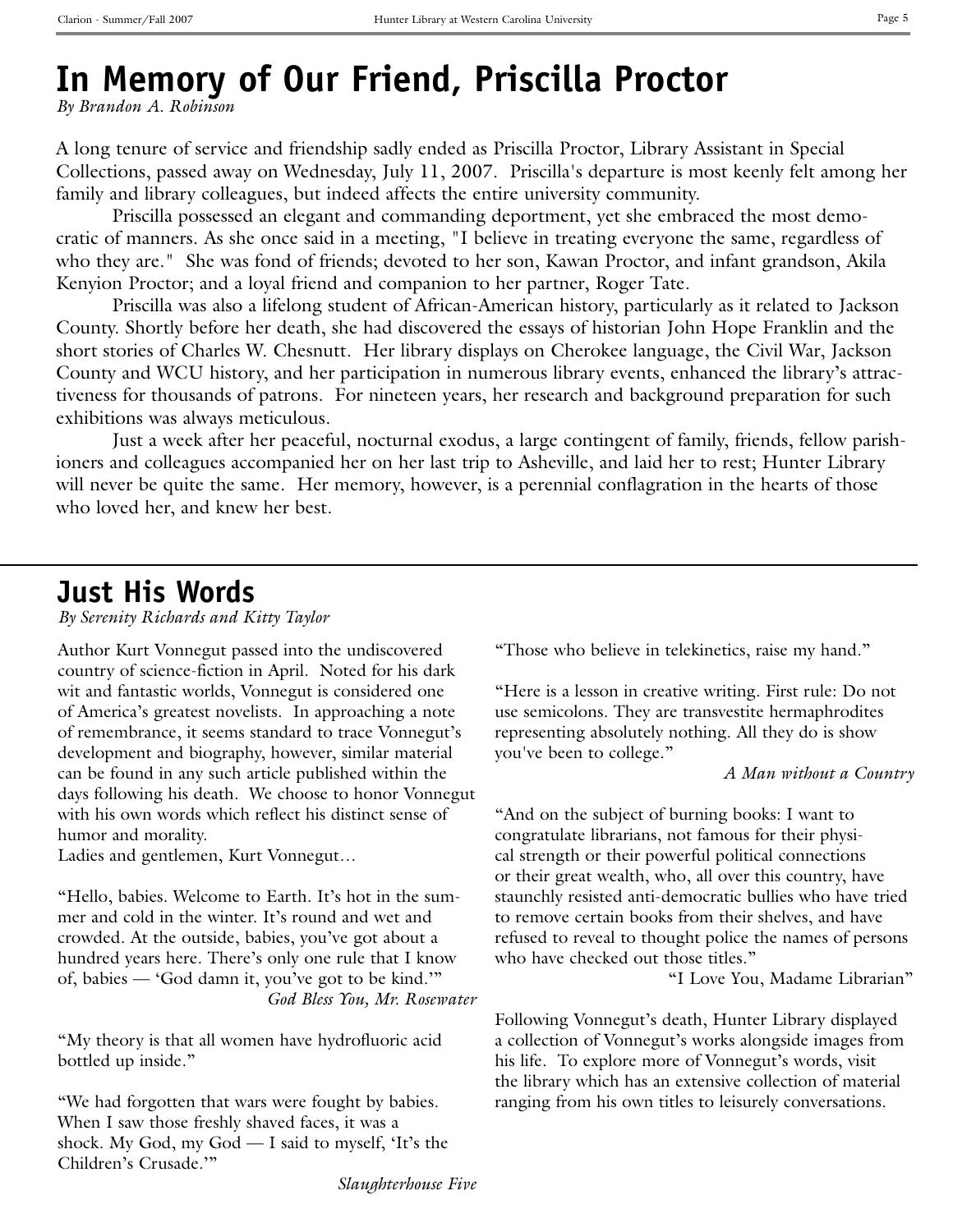# **Susan Metcalf** *PROFILES by Brandon A. Robinson*



Susan Metcalf is Hunter Library's new Reference Library's held a similar position at New Mexico State University's expressed her excitement that Hunter's post will of resources" to the university's social science departmen usan Metcalf is Hunter Library's new Reference Librarian/Social Sciences Liaison. Having held a similar position at New Mexico State University in Las Cruces, New Mexico, Susan expressed her excitement that Hunter's post will offer, "opportunities to provide quality data

Susan was born in Ashtabula, Ohio (on Lake Erie), and spent most of her childhood on the Ohio-West Virginia border—foothill country, so much so that to her, Appalachia "feels like home." One of her most formative influences was her grandfather, a local politician who served a consecutive twenty-one years on the Ashtabula Board of Trustees: "I think it was just his character that embodied how the world should run—basic honesty, doing what you say you're going to do, and trust," Susan explained. Coming to Western North Carolina reminded her of these ideals, for it was, as she said, a place where "the genteel and polite is a part of daily life."

After a tragic incident ended the lives of several of her high school peers, Susan deeply explored the writings of C.S. Lewis; over the course of her life, her reading tastes have reflected a sensitive desire to connect with diverse human experience. These include biographies and women's literature, as well as popular science. She studied sociology and liberal arts at Miami University in Ohio, where she first worked in a library as a circulation student worker. After earning her B.A. degree Susan attended the library science graduate program at the University of North Carolina at Chapel Hill. She knew from the beginning that she wanted to be a reference librarian: "The great thing about being a reference librarian is that you learn a lot on the job—there are lots of questions, questions you'd never think of answering for yourself. Finding answers is like being a detective. And there's nothing I like more than handing a person a piece of information I know they want." In graduate school, Susan worked in UNC-Chapel Hill's Humanities Reference Department.

Susan began her library career at the Brooklyn Public Business Library; she lived in New York City for nine years. During her residence there she also worked for two Manhattan law firms—assisting associate attorneys with Lexis-Nexis searches, and researching Securities and Exchange Commission documents and company profiles. She then moved to San Diego, serving as Head of Reference and Access Services at National University—an institution geared toward adult learners.

For eight years following San Diego, Susan worked outside the academy, supervising a research department of eight people at a publishing company in Connecticut. She and her team wrote and edited publications on the business aspects of healthcare, and managed the content of a database relating to mergers and acquisitions and other transactions in the pharmaceutical industry. Susan then became Reference Librarian/Social Sciences Liaison at New Mexico State University. In addition to her library work there, she also served on the university's Outcomes Assessment Committee, and participated in the general education course certification process. In the spring of 2007, Susan accepted the Reference Librarian/Social Sciences Liaison position at Hunter Library.

Although she comes from a background that stresses empirical facts, Susan is interested in theory as well as data. "Numerical literacy is something I'd like to pursue," Susan said. "I'm interested in providing textual support of numbers, instead of numbers for the sake of numbers. It's really important to teach students the value of what those numbers mean." Susan plans to draw on her assessment experience to create surveys on statistics use, as well as working with WCU faculty to improve the library's inventory of statistical sources for the social sciences: "We can do things here in the library, but if what we're doing does not inform what the social science departments are doing, it does not amount to much."

Susan is a resident of Sylva. In addition to reading, she is an animal lover with three cats and two dogs. She enjoys nature and hiking, and loves classical music.



## **Kevin Unrath** *PROFILES by Brandon A. Robinson*

Tunter Library recently created a new Access Services Librarian position that unites the circulation functions of Interlibrary Loan, Maps<br>and the Curriculum Materials Center in addition to the traditional<br>responsibilities tion that unites the circulation functions of Interlibrary Loan, Maps responsibilities of Circulation. This summer, Kevin Unrath, Head of Reference and Instruction and User-Services Librarian at Hollins University in Roanoke, Virginia, accepted this position's wide-ranging duties. He places a strong emphasis on "providing consistent, more efficient customer service to patrons," and "keeping the library relevant amid the many changes at Western Carolina University."

Kevin was born in Western New York and grew up in Sarasota, Florida—a place he fondly recalled as "the cultural capital of Florida." From the age of eight he enjoyed the cultural venues of what was then a small city: an established symphony orchestra, opera, and two professional theater companies. In high school Kevin discovered the refreshing fountains of American literature,

Henry David Thoreau being one of his favorites from that time onward. He branched out into world literature, declaring it his major at New College of Florida. Commenting on his love of reading, Kevin noted that "there's something in books that you don't get from other parts of our culture—the higher, more civilized parts of who we are as human beings." Kevin wrote his undergraduate thesis on the authors E.M. Forster and Salman Rushdie; among his other favorite world authors are Gabriel Garcia Marquez and Marcel Proust.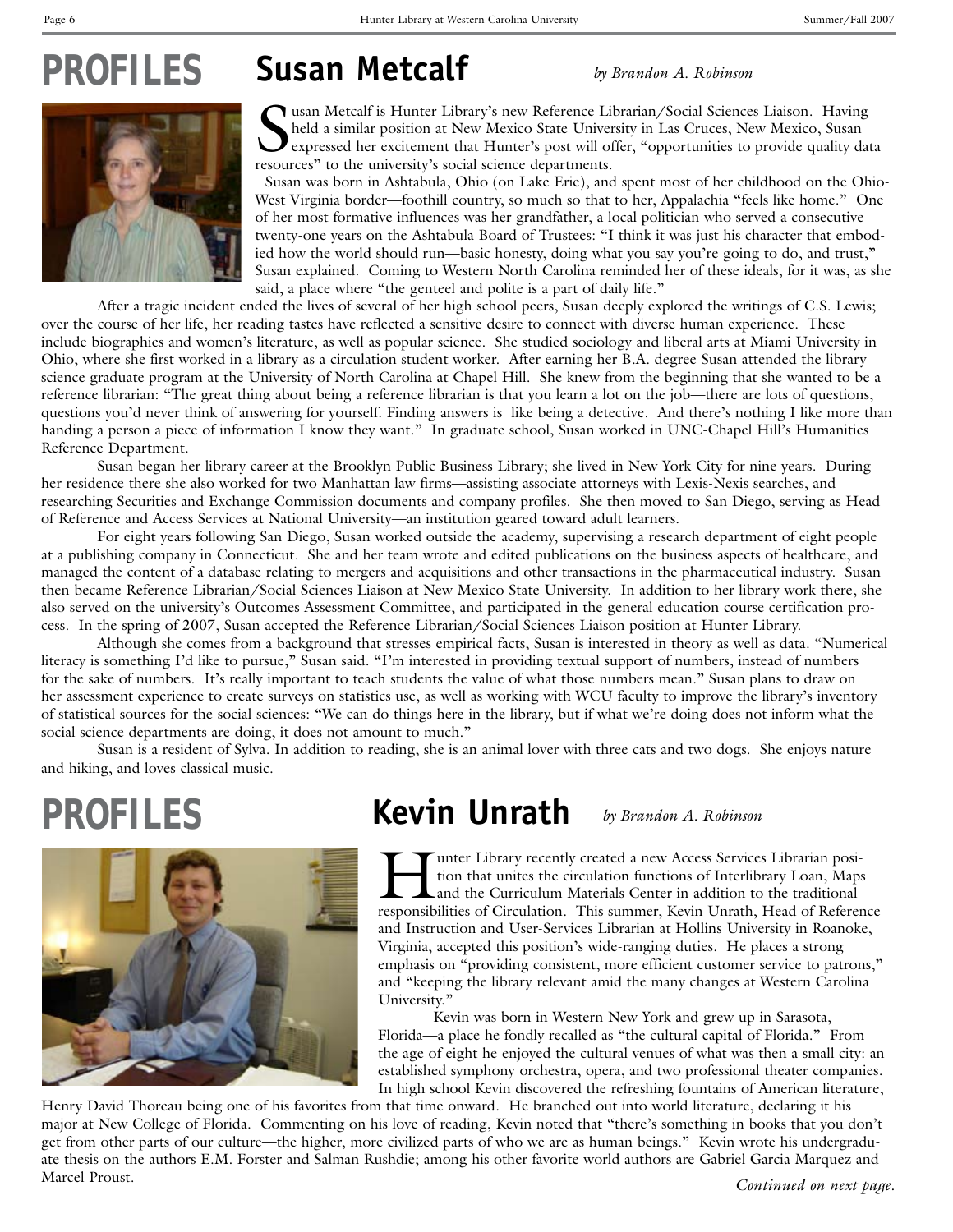#### **Beth McDonough** *PROFILES*

*by Brandon A. Robinson*



Beth McDonough, long-time educator, librarian and leader in the Asheville City and Buncombe<br>
County school systems, joined Hunter Library as Reference Librarian/Education Liaison.<br>
With keen interests in Western Carolina U County school systems, joined Hunter Library as Reference Librarian/Education Liaison. curriculum materials collection, Beth wants to continue what she has enjoyed during her entire career in education: "building resources for effective teaching and learning."

 Beth is the daughter of a retired naval captain and traveled widely throughout childhood. As a young adult she spent much time in Florida; recalling those days, Beth said, "I've always been an avid reader, and as a child I wanted to be a writer." Her reading interests include the regional literature of Florida and North Carolina and books set in foreign lands. "Through books, you can travel anywhere through time and space," Beth said.

Having decided on a school with a top journalism program, Beth attended the University of Florida, where she was the editor of a weekly student paper. Following graduation she worked in advertising, design and layout for several newspapers owned by the New York Times Company; she also served as an account representative. Beth augmented this experience with ten years in public relations—as public relations director at a 55-bed hospital, then as a partner in an advertising agency. In the latter capacity she marketed for small-town events and published for business and individual professionals.

Working briefly for the *Hendersonville Times-News*, Transylvania County Schools, and Asheville-Buncombe Technical Community College, Beth felt the calling of librarianship. She earned her Master of Science in Library Science from the University of North Carolina at Greensboro's program at the University of North Carolina at Asheville. While pursuing her course work she developed strong interests in collection development and children's and young adult literature. Her thesis proposal focused on content analysis of North Carolina historical fiction as it relates to the eighth grade social studies and language arts curriculum.

The transition from a journalistic to pedagogical career was a lot easier for Beth than most would imagine. For her, it was natural because of the high premium she places on communication: "the ability to clearly communicate an idea is wonderful, because it truly empowers people to become self-motivated, life-long learners." This is why she has long championed the idea of integrating literature into the public school curriculum, as opposed to exclusive textbook use.

Before coming to Hunter Library, Beth's educational positions encompassed a wide array of contributions. Beginning as a media specialist at North Canton Elementary School, Beth has also served in similar capacities at Erwin High School, A.C. Reynolds High School, and Asheville Middle School. She has extensive web editing experience and has served as a professional development leader in educational technology integration. In 2004, she earned her National Board for Professional Teaching Certification.

At Hunter Library, Beth is focused on enhancing its role in "integrating information literacy in a distance education environment," and expanding its Curriculum Materials Center to include virtual curriculum materials in addition to the print collection. Thinking about her role as liaison to Western's education departments, Beth noted that, in a way, she has been preparing for this very role for much of her career: "the collaborative relationships promoted in the public school system are in fact very similar to those at the University level between reference librarians and the departments they serve under the liaison model."

Beth lives in Waynesville and is the proud mother of two young sons, Corey and Matthew McDonough. She enjoys cooking, camping, going to the beach, and spending time with family. She remains an articulate voice for educational and cultural activities in Western North Carolina. She is active with the Lake Eden Arts Festival's LEAF in the Schools and Streets program, and was recently named "Teacher of the Year" by the Asheville Area Arts Council. She is a member of the Shambhala Meditation Group of Asheville and the Blue Ridge Gator Club.

Upon graduation from New College, Kevin had considered a Ph.D. in literature, but began to think of librarianship when his stepmother, also trained as a librarian, suggested a library science graduate program. This was not unduly difficult to decide: he had "always been enamored with books. I've always enjoyed being in libraries, and even though I was an active child, I frequented libraries by choice." After serving as a library assistant at a Sarasota public library, Kevin attended graduate school at the University of Illinois at Urbana-Champaign. One of his more memorable experiences was an overnight trip to six different libraries; the students exchanged ideas with library directors and project managers, and the trip was informative, Kevin said, on "what to do and what not to do in modern libraries." He also found his courses in cataloging and library administration as central to his library education.

After obtaining the M.S.L.S. degree, Kevin first worked as Information Services Librarian at a public library in Morganton, North Carolina. The experience taught him that he preferred an academic environment: "The intense focus on learning is a priceless asset of a university setting," he said. Kevin spent six years as Head of Reference and Instruction and User-Services Librarian. "Because the school was small, I got to learn and do a lot of different things—such as circulation, reference, instruction, inter-library loan, and periodicals," he recalled. In addition to these, he has been active on American Library Association committees, and has published material on information literacy. On the institutional level, Kevin focused on building productive relationships between teaching faculty and library liaisons at Hollins.

As Head of Access Services at Hunter Library, Kevin believes that the key to his efforts is consistent, high-quality service to library patrons: "The library should help all users, both occasional and habitual. While we definitely appreciate those who come in often to study, I think it is just as important to serve that patron who may only come in two or three times a semester." In his new role Kevin will also tackle long-term challenges in space planning and the possible relocation of some library service operations. "This is already a great library," he said. "The staff and the users make it a great library, and when I first visited here I was impressed at how the staff and librarians were focused on making the library better for the patron…I'm glad that I will get the chance to pursue that."

Kevin is an amateur photographer, and enjoys hiking and gardening, particularly Japanese maples. He is married to Shirl Sazynski, who studied art at the Savannah College of Art and at Hollins University; she specializes in illustration and storytelling through the arts.